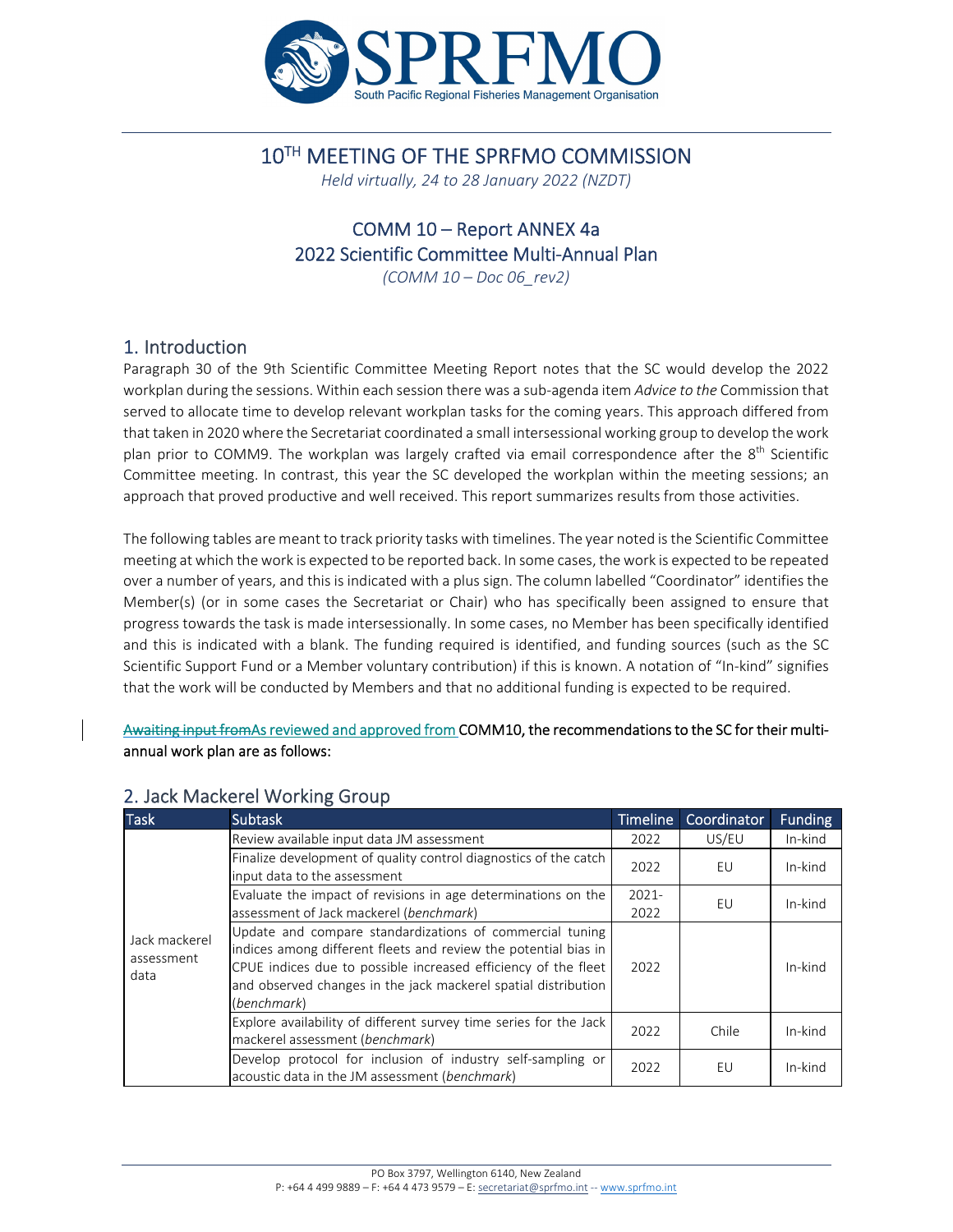

| <b>Task</b>                               | <b>Subtask</b>                                                                                                                                                                                                                                                                                                                                                                                                                                                                               | <b>Timeline</b>   | Coordinator              | <b>Funding</b>                                      |
|-------------------------------------------|----------------------------------------------------------------------------------------------------------------------------------------------------------------------------------------------------------------------------------------------------------------------------------------------------------------------------------------------------------------------------------------------------------------------------------------------------------------------------------------------|-------------------|--------------------------|-----------------------------------------------------|
| Jack mackerel<br>assessment               | SC and other funds to support experts during benchmark and SC<br>assessment                                                                                                                                                                                                                                                                                                                                                                                                                  | $2021+$           | SC Chair/<br>Secretariat | NZ\$10K<br>(SC)                                     |
|                                           | Provide TAC advice according to Commission request ("adjusted<br>Annex K")                                                                                                                                                                                                                                                                                                                                                                                                                   | 2022              |                          | In-kind                                             |
|                                           | Software upgrade to JJM model (upgrade diagnostics, explore<br>embedding in FLR) (3-day online workshop/capacity building)                                                                                                                                                                                                                                                                                                                                                                   | 2022              |                          | NZ\$8K<br>(SC)                                      |
|                                           | A Jack mackerel stock assessment benchmark workshop in the<br>first half of 2022 to cover topics such as updated growth<br>estimates, standardized CPUE modelling and a review of the<br>single and two-stock hypothesis implementations of the JJM<br>assessment model and estimation of reference points.                                                                                                                                                                                  | 2022              | EU                       | <b>NZ\$42K</b><br>(EU)                              |
|                                           | MSE objectives workshop with stakeholders or managers in<br>second half of 2022                                                                                                                                                                                                                                                                                                                                                                                                              | 2022<br>(or 2023) | EU                       | NZ\$50K<br>(EU)                                     |
|                                           | Develop and carry out MSE evaluation to design alternative<br>management procedures (see COMM8-Report Annex 8b). This<br>to include biological reference points, carryover, accumulating<br>quota over 2 years, and stock hypotheses (paragraphs 80,<br>102,118 COMM8-Report).                                                                                                                                                                                                               | 2022-<br>2023     | EU                       | Pending                                             |
| Jack mackerel<br>connectivity<br>research | Task group on CJM connectivity to improve the understanding<br>of origin and admixture of populations or subpopulations of jack<br>mackerel in the Southern Pacific. Genetic research will be an<br>important element in such a research plan, next to, where<br>possible, additional information from e.g., morphometry,<br>parasites, hard parts microchemistry, life history patterns, food<br>habits, spatiotemporal diet variability, distribution patterns and<br>habitat preferences. | $2022 -$<br>2026  | Chile<br>Peru<br>EU?     | Sources<br><b>TBD</b><br>Total<br>NZ\$150K/<br>year |
| Jack mackerel<br>ageing<br>techniques     | Task group on CJM ageing analysis and otolith exchange to<br>addresses the current practices in ageing of Jack mackerel, the<br>validation techniques to verify ages, an otolith exchange<br>program and a comprehensive documentation of ageing<br>techniques and protocols.                                                                                                                                                                                                                | $2022 -$<br>2024  | Chile<br>Peru<br>EU?     | Sources<br>TBD<br>Total<br>NZ\$75K/<br>year         |

## 3. Deepwater Working Group

| Task                                                     | <b>Subtask</b>                                                                                                                                                                                                                                                                                                          | Timeline Coord. Funding |                |         |
|----------------------------------------------------------|-------------------------------------------------------------------------------------------------------------------------------------------------------------------------------------------------------------------------------------------------------------------------------------------------------------------------|-------------------------|----------------|---------|
| Orange roughy assessment                                 | Louisville Ridge stock(s):<br>Explore alternative stock assessment models<br>Estimate stock status<br>٠<br>Provide advice on sustainable catch levels<br>٠<br>Lord Howe Rise stock assessment update, including<br>٠<br>new age data<br>West Norfolk stock assessment update<br>Louisville: Update existing assessments | 2022                    | N <sub>Z</sub> | In-kind |
| Orange roughy assessment<br>data                         | Coordinate and design acoustic surveys for relevant stocks<br>(intersessional consideration)                                                                                                                                                                                                                            | $2022+$                 | NZ             | In-kind |
|                                                          | Review the list for deepwater stock structure analyses<br>based on assessment for non-orange roughy stocks                                                                                                                                                                                                              | 2025                    |                | In-kind |
| Deep water stock structure                               | Develop workplan to drive stock structure delineation<br>studies for orange roughy and alfonsino and other key<br>target species                                                                                                                                                                                        | $2022+$                 |                | In-kind |
| Other stock assessments, &<br>ecological risk assessment | Review the risk assessment of teleost and elasmobranch<br>species considering new available information and<br>methods                                                                                                                                                                                                  | $2024 -$<br>2025        |                | In-kind |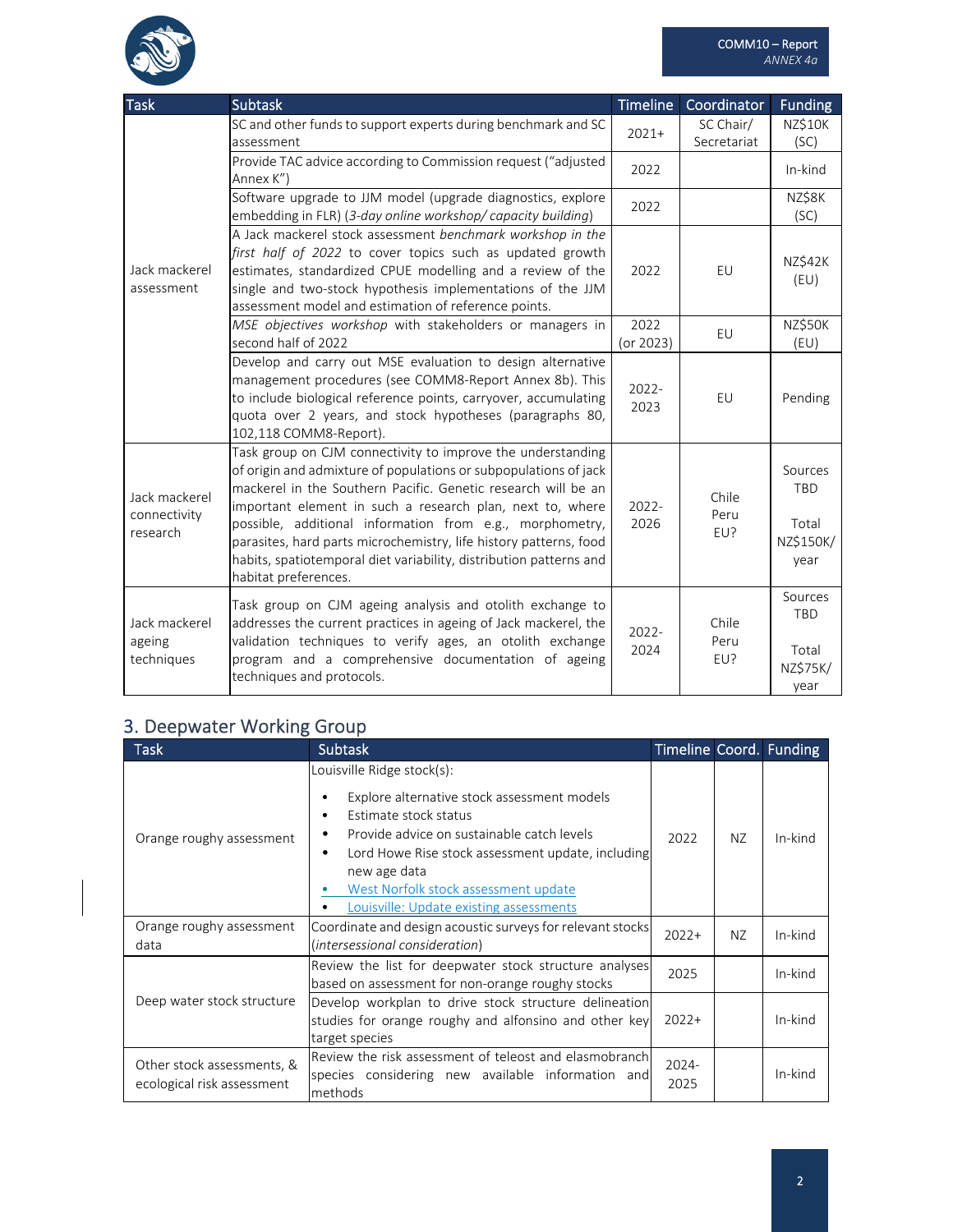

| <b>Task</b>                                           | <b>Subtask</b>                                                                                                                                                                                                                                                                                                    | Timeline Coord. Funding |     |                                              |
|-------------------------------------------------------|-------------------------------------------------------------------------------------------------------------------------------------------------------------------------------------------------------------------------------------------------------------------------------------------------------------------|-------------------------|-----|----------------------------------------------|
|                                                       | Develop a tier-based assessment framework for all DW<br>stocks and recommend relevant reference points and/or<br>management rules for these stocks                                                                                                                                                                | $2022+$                 |     | In-kind                                      |
|                                                       | Annually collect and review VME catch and other benthic<br>sampling data                                                                                                                                                                                                                                          | $2022+$                 |     | In-kind                                      |
| <b>VME Encounters and</b>                             | Develop VME taxa ID guide for benthic bycatch, following<br>the steps proposed in SC9-DW12, and associated training<br>videos                                                                                                                                                                                     | $2022+$                 | NZ. | In-kind                                      |
| benthic bycatch                                       | Investigate the relationship between benthic bycatch<br>from fishing vessels (including encounter events) and the<br>habitat suitability models                                                                                                                                                                   | $2022+$                 |     | In-kind                                      |
|                                                       | Investigate the relationship of benthic bycatch to<br>abundance models of VME taxa                                                                                                                                                                                                                                | $2022+$                 |     | In-kind                                      |
| VME Encounters and<br>benthic bycatch                 | Development of a process to review all recent and<br>historical benthic bycatch data to determine the ongoing<br>effectiveness of the spatial management measures                                                                                                                                                 | $2022+$                 |     |                                              |
|                                                       | Investigate catchability of benthic bycatch using existing<br>data to support design of a wider research programme<br>(see next task)                                                                                                                                                                             | $2022+$                 | NZ. |                                              |
|                                                       | Develop a research programme within the SPRFMO<br>Convention Area to allow the determination of taxon-<br>specific estimates of catchability for VME indicator taxa.<br>(The total cost for such a programme will need to be<br>determined. The two amounts indicated will be used to<br>commence the programme). | $2023+$                 | ΝZ  | <b>NZ\$58K</b><br>(AUS)<br>NZ\$23.6K<br>(SC) |
| CMM 03 request regarding<br>Encounters with VMEs      | Review all reported VME encounters                                                                                                                                                                                                                                                                                | $2022+$                 |     | In-kind                                      |
| CMM 03 request regarding<br>ongoing appropriateness   | Review all available data and provide advice on the<br>ongoing appropriateness of the management measures to<br>ensure the CMM continues to achieve its objective and<br>the objectives of the Convention                                                                                                         | $2022+$                 |     | In-kind                                      |
|                                                       | Consider any possible changes to BFIAS adopted in 2019<br>in the light of the cumulative BFIA done in 2020.                                                                                                                                                                                                       | 2022                    |     | In-kind                                      |
| <b>Bottom Fishery Impact</b><br>Assessment            | Develop abundance models for VME taxa                                                                                                                                                                                                                                                                             | $2022+$                 | ΝZ  | In-kind                                      |
|                                                       | Work to reduce uncertainties in risk assessments for<br>benthic habitats and VMEs                                                                                                                                                                                                                                 | $2022+$                 |     | In-kind                                      |
| CMM 03 request regarding<br>Marine mammals, seabirds, | The Scientific Committee shall provide advice biennially<br>to the Commission on:<br>· Direct and indirect interactions between bottom fishing<br>and marine mammals, seabirds, reptiles and other<br>species of concern;                                                                                         | 2022                    |     |                                              |
| reptiles and other species of<br>concern.             | • Any recommended spatial or temporal closures or<br>spatially/temporally limited gear prohibitions for any<br>identified hotspots of these species; and                                                                                                                                                          | 2024                    |     | In-kind                                      |
|                                                       | • Any recommended bycatch limits and/or measures for<br>an encounter protocol for any of these species.                                                                                                                                                                                                           | 2026                    |     |                                              |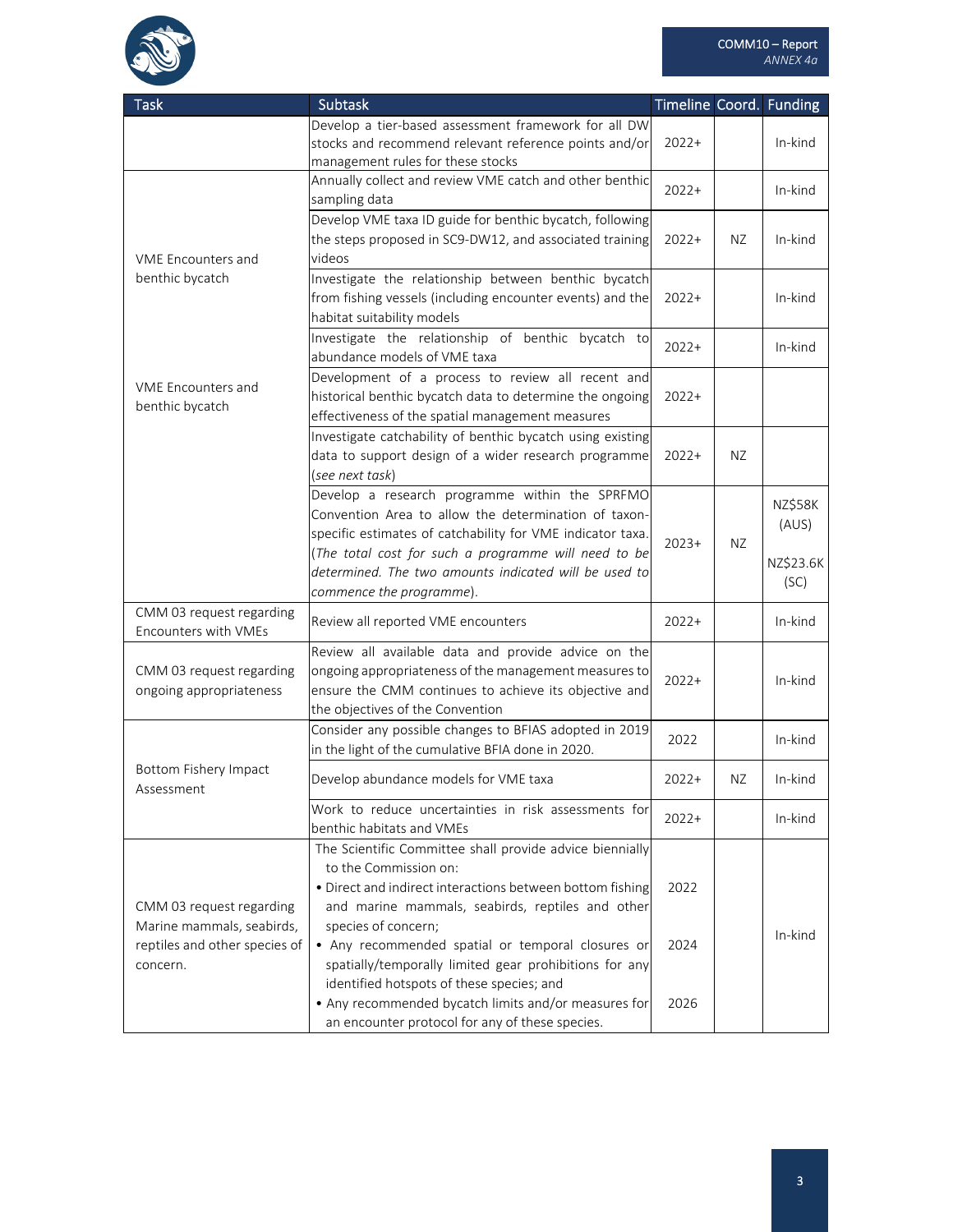

## 4. Squid Working Group

| <b>Task</b>                           | <b>Subtask</b>                                                                                                                                                                                                | Timeline | Coordinator                | <b>Funding</b>            |
|---------------------------------------|---------------------------------------------------------------------------------------------------------------------------------------------------------------------------------------------------------------|----------|----------------------------|---------------------------|
| Squid workshop                        | Squid<br>Workshop<br>including<br>potential<br>assessment<br>techniques and appropriate measures of fishing effort<br>(prior to SC10)                                                                         | 2022     | SQWG Chair/<br>Secretariat | <b>NZ\$10K</b><br>(SC)    |
| Squid<br>assessment and               | Develop a plan for more detailed within-season fishery<br>monitoring                                                                                                                                          | 2022     | SQ WG                      | In-kind                   |
| <b>CMM</b>                            | Develop and present alternative assessment approaches                                                                                                                                                         | $2022+$  | SQ WG                      | In-kind                   |
| development                           | Design and evaluate MSE and harvest control rules                                                                                                                                                             | $2023+$  | SQ WG                      | In-kind                   |
| Standardise<br>biological<br>sampling | Identify where protocols differ e.g. type of sampling, areas<br>and timing of sampling, ageing                                                                                                                | 2022     | Peru, Chile                | In kind                   |
| Observer                              | Review minimum observer coverage (including in relation<br>to different fleet segments, CMM18-2020)                                                                                                           | 2023     |                            | In kind                   |
| Coverage                              | Provide advice to COMM11 on the appropriate level of<br>observer coverage in the Jumbo Flying Squid fishery."                                                                                                 | 2022     |                            |                           |
|                                       | Sample biological information year-round in its entire<br>distribution area                                                                                                                                   | 2022     |                            | In-kind                   |
|                                       | Record and analyse diet data                                                                                                                                                                                  | 2022     |                            | In-kind                   |
| Squid<br>assessment data              | Review on the acoustic surveys for Squid biomass<br>estimation (pros, cons, challenges)                                                                                                                       | 2022     |                            | In-kind                   |
|                                       | Evaluate stock structure and assessment approaches<br>applicable to stocks found in the SPRFMO area throughout<br>their entire range (potential benchmark workshop)                                           | 2022     |                            | In-kind                   |
|                                       | Determination of the necessary data for the models for<br>stock evaluation (revision of templates 2020 or others)                                                                                             | 2022     |                            | In-kind                   |
|                                       | Collect and analyse genetic samplings (Convention area<br>and adjacent National Jurisdiction Areas)                                                                                                           | 2022     |                            | <b>NZ\$36K</b><br>(China) |
|                                       | Sample exchange where Members choose to do                                                                                                                                                                    | $2022+$  |                            | In-kind                   |
| Squid<br>connectivity                 | Register DNA sequences in public DNA databases (such as<br>GenBank), considering a list of metadata related to<br>samples analysed (using the template in the SC9-Report).                                    | 2022     |                            | In-kind                   |
|                                       | Description of genetic diversity based on mtDNA markers,<br>integrating data from all members                                                                                                                 | 2022     |                            | In-kind                   |
|                                       | Reaching<br>an updated<br>agreement on<br>consistent<br>approaches to genetic analyses for Jumbo flying squid<br>(SNPs) Sample exchange where Members choose to do so.                                        | 2022     |                            | In-kind                   |
|                                       | Use modelling and observation data to<br>predict<br>connectivity and seasonal to decadal variability possibly<br>using genetic, microchemistry, morphometric, parasite<br>prevalence, and tagging experiments | $2022+$  |                            | In-kind                   |

# 5. Habitat Monitoring Working Group

| <b>Task</b>                                                  | <b>Subtask</b>                                                                                                                                                                                                                                    | <b>Timeline</b> | Coord.     | <b>Funding</b> |
|--------------------------------------------------------------|---------------------------------------------------------------------------------------------------------------------------------------------------------------------------------------------------------------------------------------------------|-----------------|------------|----------------|
| Evaluate the<br>applicability                                | Mapping spatial-temporal population density distribution of jack<br>mackerel using a combination of the existing acoustic survey data and<br>acoustic information as obtained from industry vessels                                               | $2022+$         | Peru/Chile | In-kind        |
| of data<br>collected<br>from fishing<br>vessels<br>targeting | Subgroup of specialists to evaluate advantages and biases of analysis<br>methods<br>(1) Draft of ToR and intersessional work, December 2021.<br>$(2)$ Workshop for testing different assessment methods on a common<br>data base (prior to SC10). | 2022            | Peru/Chile | In-kind        |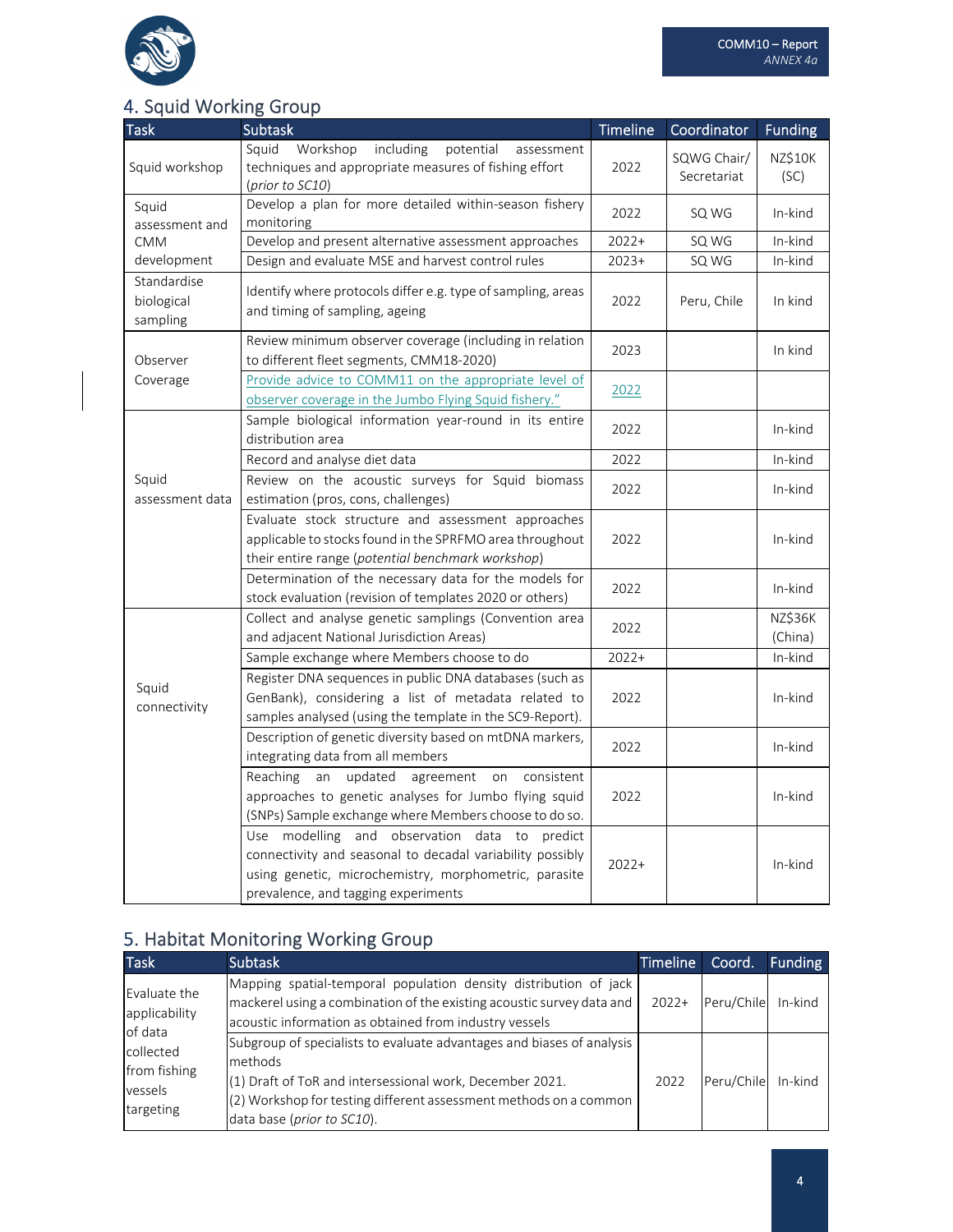

| <b>Task</b>   | <b>Subtask</b>                                                            | <b>Timeline</b> | Coord.     | <b>Funding</b> |
|---------------|---------------------------------------------------------------------------|-----------------|------------|----------------|
| pelagic       | Subgroup of specialists to organise classification of fishing fleets and  |                 |            |                |
| species       | develop an inventory of technologies available aboard fishing vessels     |                 |            |                |
|               | to identify the potential to collect data using the technologies          |                 |            |                |
|               | currently being deployed                                                  |                 |            |                |
|               | (1) Draft of ToR and intersessional work, December 2021.                  | 2022            | Peru/Chile | In-kind        |
|               | (2) Draft of proposal to SC on classification of fishing vessels.         |                 |            |                |
|               | (3) Draft of proposal on the use of sonars for marine ecosystem           |                 |            |                |
|               | studies.                                                                  |                 |            |                |
| Developmen    | Characterise jack mackerel habitat (e.g., past studies done in Peru       |                 |            |                |
| t of          | and Chile)                                                                | 2023            | Peru/Chile | In-kind        |
| standardised  |                                                                           |                 |            |                |
| oceanograph   |                                                                           |                 |            |                |
| ic data       | Provide ecosystem status overview for SC at seasonal to decadal           | 2024            | Peru/Chile | In-kind        |
| products/     | scale                                                                     |                 |            |                |
| modelling     |                                                                           |                 |            |                |
|               | Review the state of the art of habitat research in order to recommend     |                 |            |                |
|               | specific lines of investigation in this topic within the framework of the | 2022            | Peru/Chile | In-kind        |
|               | SPRFMO                                                                    |                 |            |                |
|               | Explore the concept of jack mackerel habitat under an                     |                 |            |                |
|               | interdisciplinary ontogeny approach for jack mackerel and other           |                 |            |                |
|               | species (by life history stages and regions).                             | $2021+$         | Peru/Chile | In-kind        |
|               | Workshop to be conducted during 2021/22.                                  |                 |            |                |
|               | Define a list of existing environmental data: satellite, acoustic         |                 |            |                |
| Habitat       | surveys, acoustic fisheries surveys, fishing data, fishing vessel data    |                 |            |                |
| monitoring    | (VMS, Observers) in time and space that already exist inside the          | $2022+$         | Peru/Chile | In-kind        |
|               | SPRFMO area                                                               |                 |            |                |
|               | Integration of databases provided by different members of the             |                 |            |                |
|               | HMWG and other working groups of the SC with linkage to a                 | $2022+$         | Peru/Chile | In-kind        |
|               | metadata repository                                                       |                 |            |                |
|               | Develop an inventory of research programmes being developed by            |                 |            |                |
|               | industry and scientific institutions regarding data collection and        | 2022            | Peru/Chile | In-kind        |
|               | monitoring of marine habitats                                             |                 |            |                |
|               | Analyse the habitat preferences of jumbo squid and Jack mackerel,         |                 |            |                |
|               | noting the useful data and analyses provided by Peru and Chile            | 2023            | Peru/Chile | In-kind        |
| Species       | Habitat suitability modelling of Jack Mackerel                            | $2022+$         | Peru/Chile | In-kind        |
| behaviour and | Incorporate behaviour, distribution, and abundance information            |                 |            |                |
| preferences   | about mesopelagic, euphausiids and other key species of the               | $2022+$         | Peru/Chile | In-kind        |
|               | Humboldt Current System                                                   |                 |            |                |
|               | Develop new approaches based on different tools such as GAM, GLM,         |                 |            |                |
| Use of new    | INLA, ROMS, Biogeochemical, Geostatistics, big data and machine           |                 |            |                |
| Tools         | learning (e.g. for acoustic classification of targets) and utilisation of | $2022+$         | Peru/Chile | In-kind        |
|               | different platforms.                                                      |                 |            |                |
|               | Symposium on Habitat Monitoring prior to the 2023 meeting of the          |                 |            |                |
| 2022          | Commission to review the state of the art of habitat research in order    |                 |            | NZ\$63K        |
| Symposium     | to recommend specific lines of investigation in this topic within the     | 2022            | Chile/Peru | (SC)           |
|               | framework of the SPRFMO                                                   |                 |            |                |